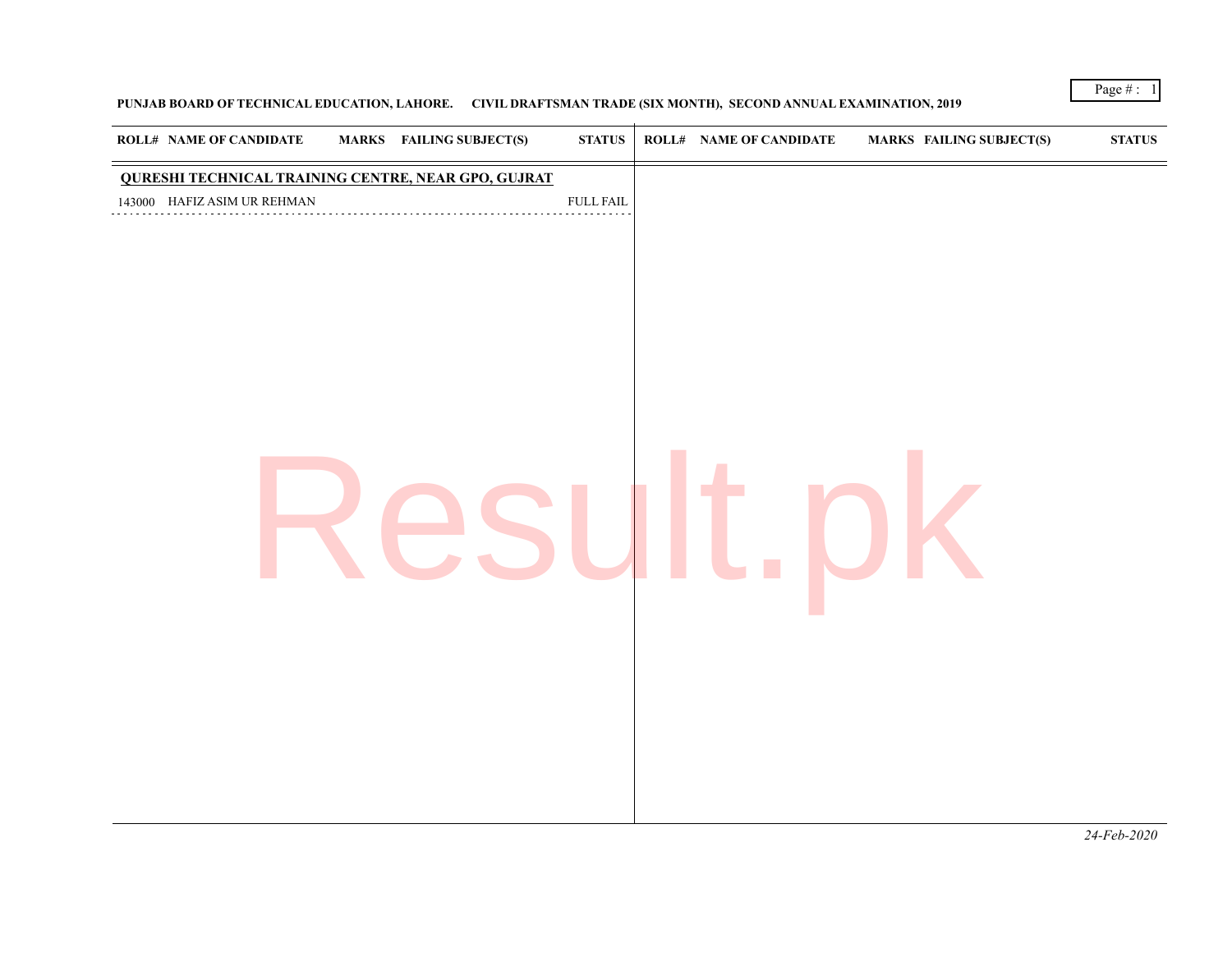## **PUNJAB BOARD OF TECHNICAL EDUCATION, LAHORE. ELECTRICIAN TRADE (SIX MONTH), SECOND ANNUAL EXAMINATION, 2019**

Page # : 2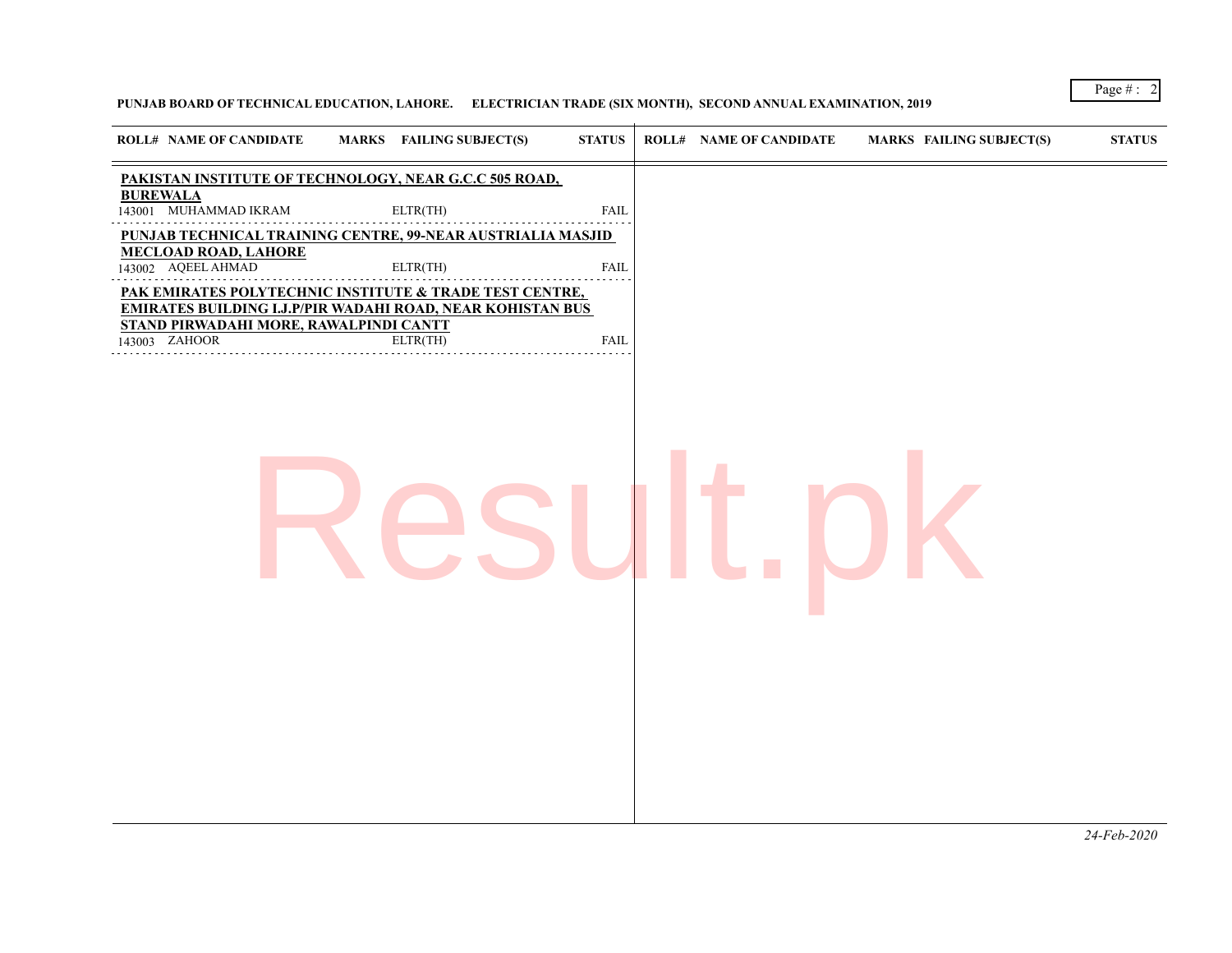Page # : 3

**PUNJAB BOARD OF TECHNICAL EDUCATION, LAHORE. REFRIGRATION AND AIR CONDITIONING TRADE (SIX MONTH), SECOND ANNUAL EXAMINATION, 2019**

| <b>ROLL# NAME OF CANDIDATE</b>     |               | <b>MARKS</b> FAILING SUBJECT(S)                        | $\bold{STATUS}$   | <b>ROLL# NAME OF CANDIDATE</b> | <b>MARKS FAILING SUBJECT(S)</b> | <b>STATUS</b> |
|------------------------------------|---------------|--------------------------------------------------------|-------------------|--------------------------------|---------------------------------|---------------|
|                                    |               | PAKISTAN INSTITUTE OF TECHNOLOGY, NEAR G.C.C 505 ROAD, |                   |                                |                                 |               |
| <b>BUREWALA</b><br>143004 ALI RAZA | 296           |                                                        | PASS              |                                |                                 |               |
| 143005 MUHAMMAD RASHID<br>.        | .<br>283<br>. |                                                        | د د د د د<br>PASS |                                |                                 |               |
|                                    |               |                                                        |                   |                                |                                 |               |

*24-Feb-2020*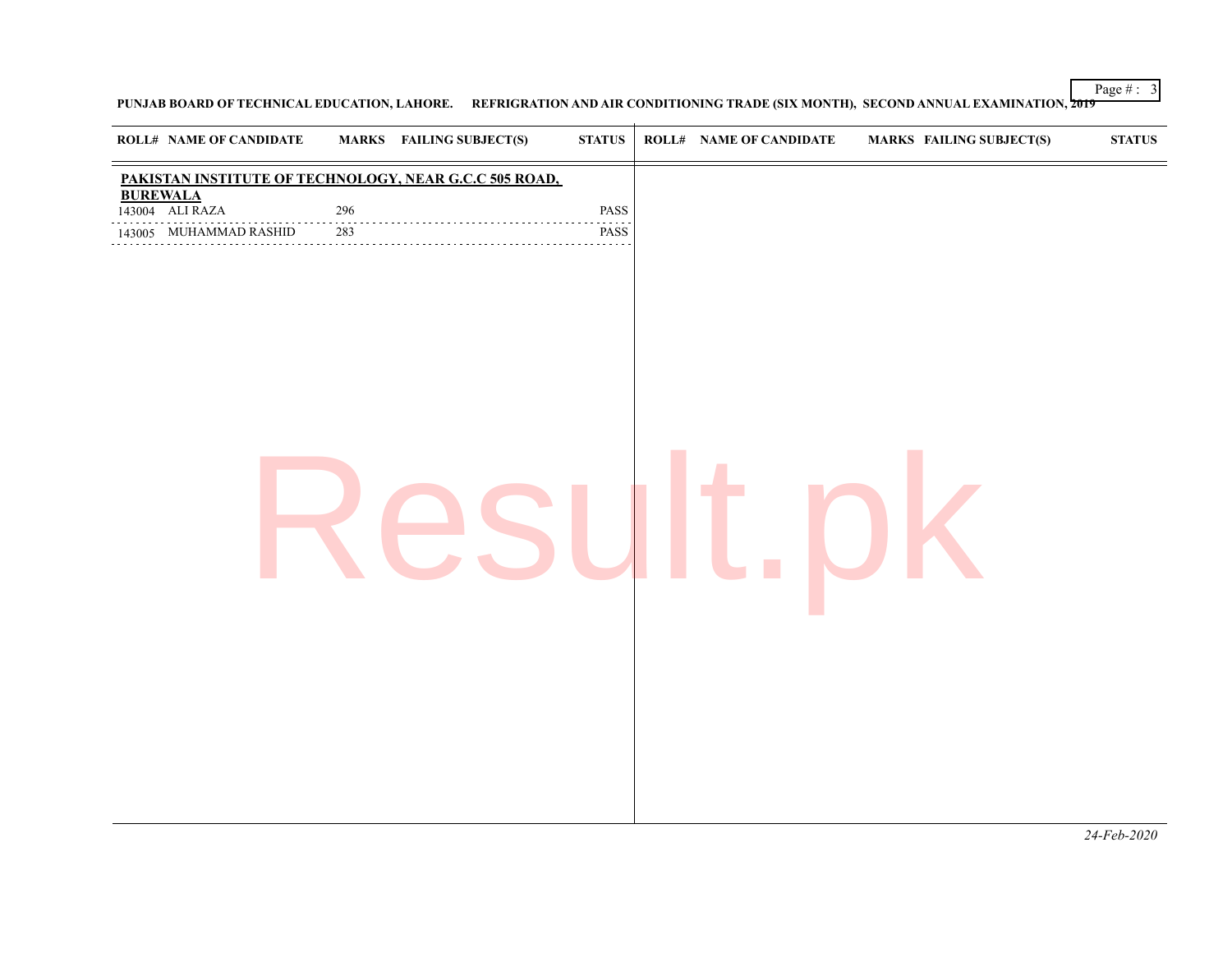## **PUNJAB BOARD OF TECHNICAL EDUCATION, LAHORE. SURVEYOR TRADE (SIX MONTH), SECOND ANNUAL EXAMINATION, 2019**

| <b>ROLL# NAME OF CANDIDATE</b>                                |                  | MARKS FAILING SUBJECT(S) | <b>STATUS</b>                                                                                                                                       | <b>ROLL# NAME OF CANDIDATE</b> | <b>MARKS FAILING SUBJECT(S)</b> | <b>STATUS</b> |
|---------------------------------------------------------------|------------------|--------------------------|-----------------------------------------------------------------------------------------------------------------------------------------------------|--------------------------------|---------------------------------|---------------|
| AL-FALAH COLLEGE OF TECHNOLOGY, GUJRANWALA ROAD NEAR          |                  |                          |                                                                                                                                                     |                                |                                 |               |
| SHELL PETROL PUMP, ALIPUR CHATHA                              |                  |                          |                                                                                                                                                     |                                |                                 |               |
| 143006 AOUN ALI                                               |                  | SRVR(TH)                 | FAIL                                                                                                                                                |                                |                                 |               |
| 143007 MUHAMMAD SHOAIB                                        | 298<br>$- - - -$ |                          | <b>PASS</b>                                                                                                                                         |                                |                                 |               |
| 143008 ALI ASLAM                                              | 315              |                          | <b>PASS</b><br>.                                                                                                                                    |                                |                                 |               |
| 143009 WIKRAM MASEH                                           |                  |                          | <b>ABSENT</b>                                                                                                                                       |                                |                                 |               |
| <b>QURESHI TECHNICAL TRAINING CENTRE, NEAR GPO, GUJRAT</b>    |                  |                          |                                                                                                                                                     |                                |                                 |               |
| 143010 MUHAMMAD USMAN                                         | 364              |                          | <b>PASS</b><br>$\mathcal{L}^{\mathcal{A}}\left( \mathcal{A}^{\mathcal{A}}\right) =\mathcal{L}^{\mathcal{A}}\left( \mathcal{A}^{\mathcal{A}}\right)$ |                                |                                 |               |
| 143011 FURAKH BASHIR                                          |                  | SRVR(TH)                 | FAIL                                                                                                                                                |                                |                                 |               |
| 143012 SAHAIB RAZA                                            | 316              |                          | <b>PASS</b><br>$\sim$ $\sim$ $\sim$ $\sim$ $\sim$                                                                                                   |                                |                                 |               |
| 143013 ZOHAIB HASSAN                                          |                  |                          | <b>ABSENT</b>                                                                                                                                       |                                |                                 |               |
| <b>QURESHI TECHNICAL TRAINING CENTRE, QANCHI MORE,, MANDI</b> |                  |                          |                                                                                                                                                     |                                |                                 |               |
| <b>BAHAUDDIN</b><br>143014 MUZAMMAL AHMED                     |                  |                          | <b>FULL FAIL</b>                                                                                                                                    |                                |                                 |               |
| 143015 MUHAMMAD ZAKRIA                                        | 299              |                          | .<br>PASS                                                                                                                                           |                                |                                 |               |
|                                                               |                  |                          |                                                                                                                                                     |                                |                                 |               |
|                                                               |                  |                          |                                                                                                                                                     |                                |                                 |               |
|                                                               |                  |                          |                                                                                                                                                     |                                |                                 |               |
|                                                               |                  |                          |                                                                                                                                                     |                                |                                 |               |
|                                                               |                  |                          |                                                                                                                                                     |                                |                                 |               |
|                                                               |                  |                          |                                                                                                                                                     |                                |                                 |               |
|                                                               |                  |                          |                                                                                                                                                     |                                |                                 |               |
|                                                               |                  |                          |                                                                                                                                                     |                                |                                 |               |
|                                                               |                  |                          |                                                                                                                                                     |                                |                                 |               |
|                                                               |                  |                          |                                                                                                                                                     |                                |                                 |               |
|                                                               |                  |                          |                                                                                                                                                     |                                |                                 |               |
|                                                               |                  |                          |                                                                                                                                                     |                                |                                 |               |

Page # : 4